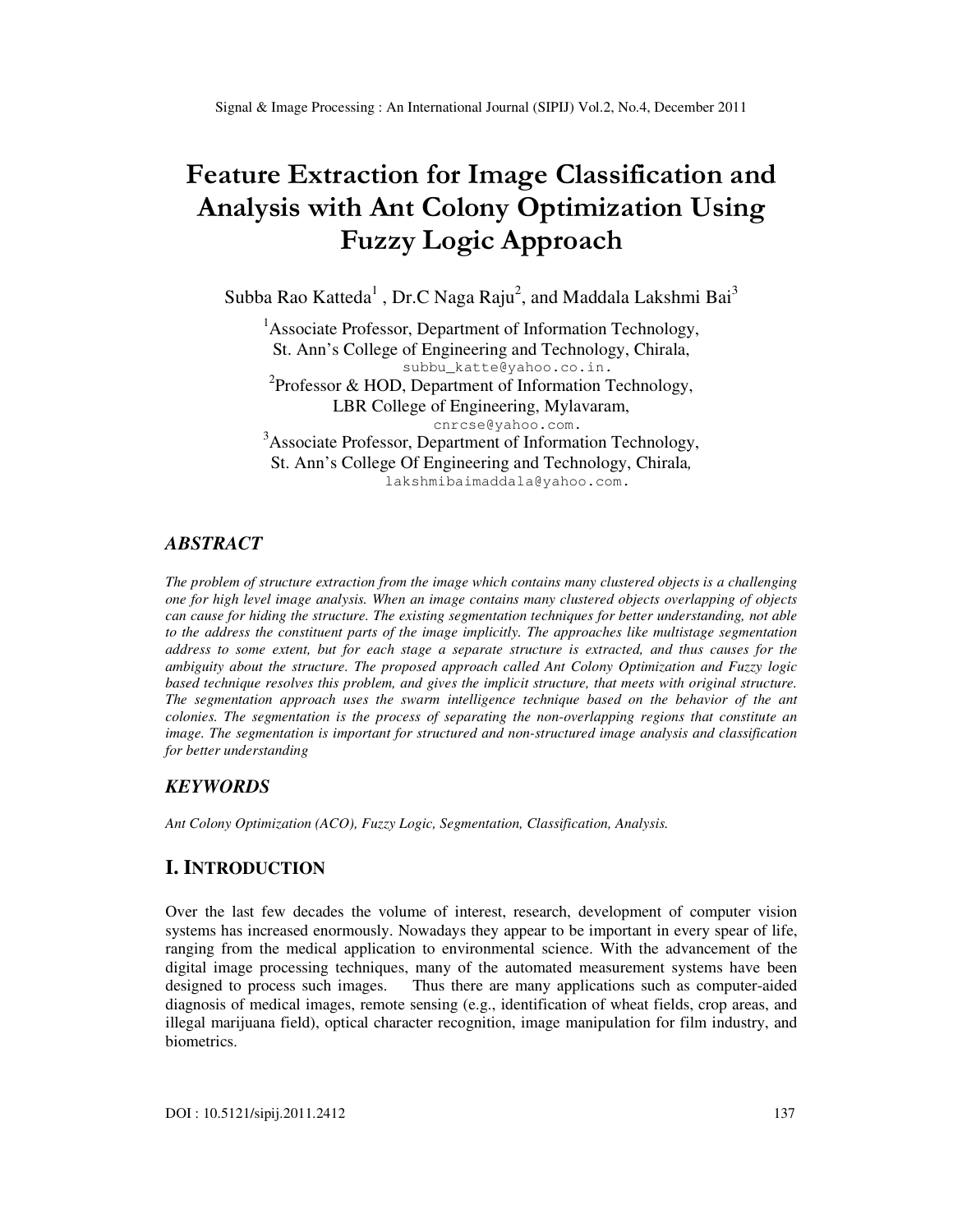Segmentation is a process of grouping an image into units that are homogeneous with respect to one or more characteristics. It is an important task in image analysis [1]. In past decades, attention has been focused on monochrome image segmentation whose goal is to separate individual objects in the perception of the scene. A common problem in segmentation of monochrome image occurs when an image has a background of varying gray levels such as gradually changing shades [2], it is difficult task to find the discontinuities [3]. This problem is inherent, since intensity is the only available information from monochrome images. It has long been recognized that the human eye can detect only in the neighborhood of one or two dozen intensity levels at any one point in a complex image due to its brightness adaptation but can discern thousands of color shades and intensities.

Image analysis is the extraction of meaningful information from images, mainly from digital images by means of digital image processing techniques. Analysis facilitates the human to understand things using images rather than tables. The images that are composed of repeated patterns and contains unique texture surface are called textured images. These images do not have shape, but have color and texture. The Non-Textured images instead contain the shape along with the color and texture. These images have some clustered objects. When the structure of the image is to be extracted, then image is segmented based different characteristics.

# **II. BACKGROUND**

#### *A. General Texture Analysis Methods*

Different textural features have been proposed for analyzing the patterns in the image, ranging from the local pattern spectrum, multiresolution analysis and co-occurrence of grey sale values to texture spectrum based approaches. The most popular approaches for analyzing the texture are Gabor filter-based approach, markov random field (MRF) [4] models and wavelet decomposition with energy signature. These approaches are tested on images that are acquired under the ideal conditions. These approaches have not extracted the structural information implicitly. For each stage a different structure is extracted, thus causes for ambiguity. Texture analysis methods can be grouped into two broad groups. The first group comprises approaches for extracting the structural information from the images under the ideal conditions. Other group comprises of approaches that take the image under non ideal conditions [5]. In the present approach image under ideal conditions is considered for analysis.

#### **B. Ant Colony Optimization Approach**

This is a widely used approach in operations research and computer science. This was proposed by Marco Dorigo in the year 1992. This is probabilistic approach for solving the computational problems, which can be reduced to find good path through graph. This is a member of ant colony system [6], which is used in "swarm intelligence". When this algorithm is applied on the grey scale image, in which each pixel is having some intensity. The information of each pixel is gathered by simple autonomous agents and is shared to exploit the solution. The autonomous agents called ants upon finding the all the high intensity pixel it leaves pheromone and computes the neighbor pixel contains highest intensity. The ants evolve on the image itself by reinforcing the pheromone levels around the pixel with different grey levels. The ant system evolves during generations moving to adjacent pixels at each generation and having more favorable survival and reproduction conditions depending on the local features of the image (for edge detection, the most contrasted the most favorable a region is). In [7], the notion of visibility determined using the maximum variation of gray level of the image intensity is used to drive the ant displacement. Eventually all the pixels in the route are determined, therefore the shortest path is chosen. But this approach has some limitations like time consuming, and inability finds the optimal path for image segmentation, when objects in the image are overlapped. These limitations can be overcome with fuzzy logic with its inference rules.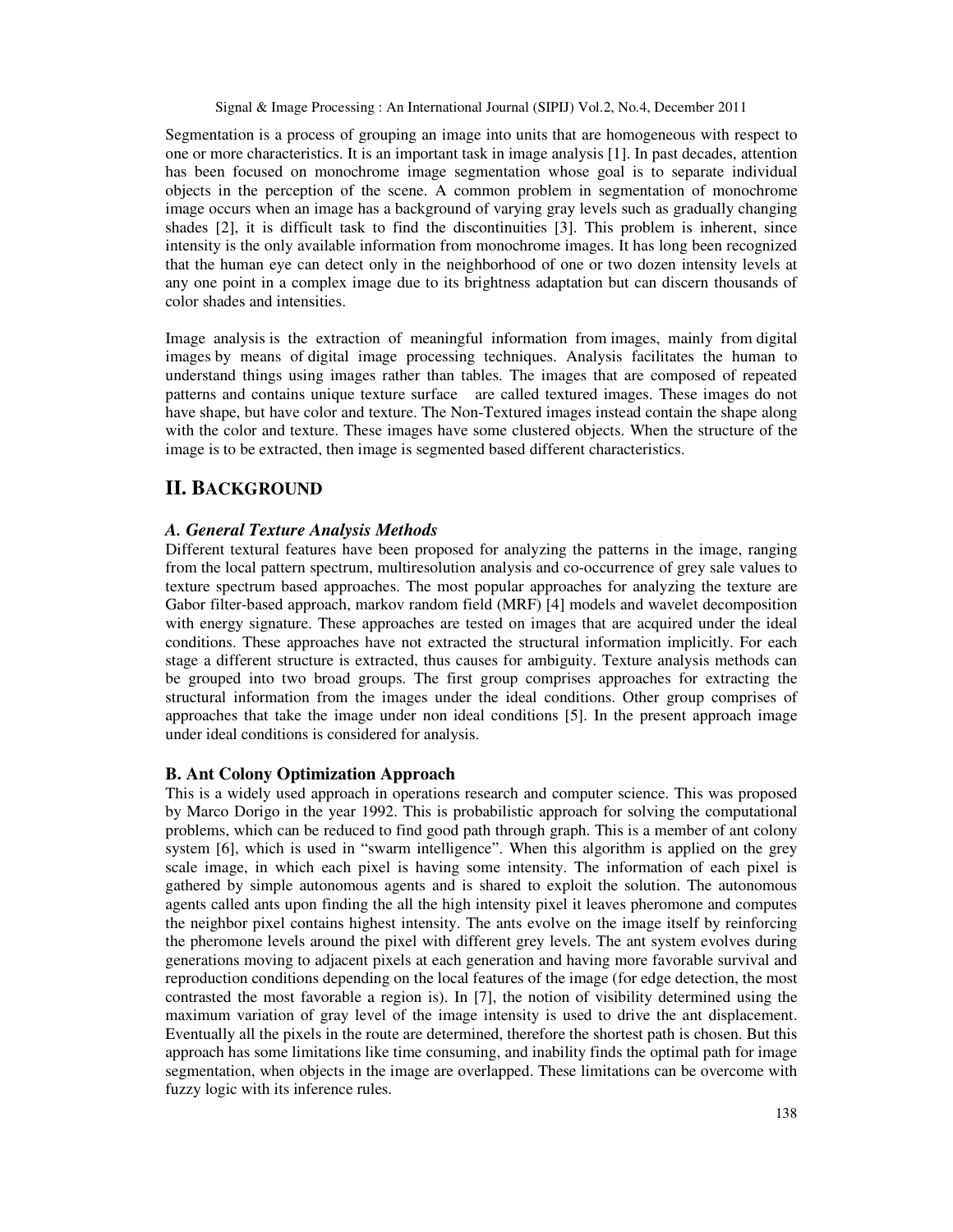#### **C. Fuzzy Logic (FL)**

Fuzzy Logic techniques have been used in image-understanding applications such as detection of edges, feature extraction, classification, and clustering. Fuzzy logic poses the ability to mimic the human mind to effectively employ modes of reasoning that are approximate rather than exact [8]. With FL, we can specify mapping rules in terms of words rather than numbers. Computing with the words explores imprecision and tolerance. Another basic concept in FL is the fuzzy if–then rule. Although rule-based systems have a long history of use in artificial intelligence [9], what is missing in such systems is machinery for dealing with fuzzy consequents or fuzzy antecedents. In most applications, an FL solution is a translation of a human solution. FL can model nonlinear functions of arbitrary complexity to a desired degree of accuracy. FL is a convenient way to map an input space to an output space. FL is one of the tools used to model a multioutput system. These Fuzzy Rules, as shown in the TABLE 1, are framed according to the intensities observed in the input image for different threshold calculated from the formulas

# **III. RELATED WORK**

.

The Gaussian distribution and the independent distribution have the problem of misclassifying the pixels while finding their neighbors, so this may lead to the wrong interpretation in the resulting image. To classify the image pixel rightly it is better to estimate the threshold. In this study, the process of estimating threshold is simple which in turn leads to the satisfactory results with help of reduced set of fuzzy rules.

The problem discussed above when we use threshold alone for classifying the pixel to which group it belongs to, that can lead to wrong assumptions, where overlapping of the regions occur. It is very general that the pixels in different regions will be having same intensity some times, and causes for ambiguity for segmentation. This paper uses the threshold with fuzzy rules to classify the pixels to the region that it exactly belongs. With the help of the fuzzy inference rules the decision will be easy to classify the pixel based on the grey level intensity. This is unsupervised solution making use \of both threshold value and fuzzy inference rules.

The notations used in this paper are, the input image f, and its grayscale image is ff, the thresholds are T, T1, and T2 for mean, mean-standard deviation\*const, and mean+ standard deviation \* const, respectively. The input image pixels are distributed by using Gaussian distribution. The notations m represent the number of rows or line and the n represents the number of columns in the input images. The product represents the total number of pixels in the input image. This mean is used for classifying the pixel to particular group. The pixels gradient may change by one pixel, the pixel and its all eight neighbors are compared with respect to their intensities, as the comparison goes the pixels are classified that satisfies the inference rule mentioned in the TABLE 1.

, 1 \* 0 , 0 1 ( , ) (1) / (2 ) 2 / (3) *T T T co n st* = + − − − − − − − − − − − − *m n m n i j T f i j T T T co n st* = = = − − − − − − − − − − − = − − − − − − − − − − − − − ∑

## **IV. PROPOSED APPROACH**

Combining the Ant Colony Optimization with Fuzzy Logic yields the structural information of the image implicitly. Using the Fuzzy Logic a rule base is formed. When we apply ant colony optimization to the image, the autonomous agents collects the each pixel intensity value. This pixel is grouped into a particular group based on the fuzzy rule. All the pixels fall under a specific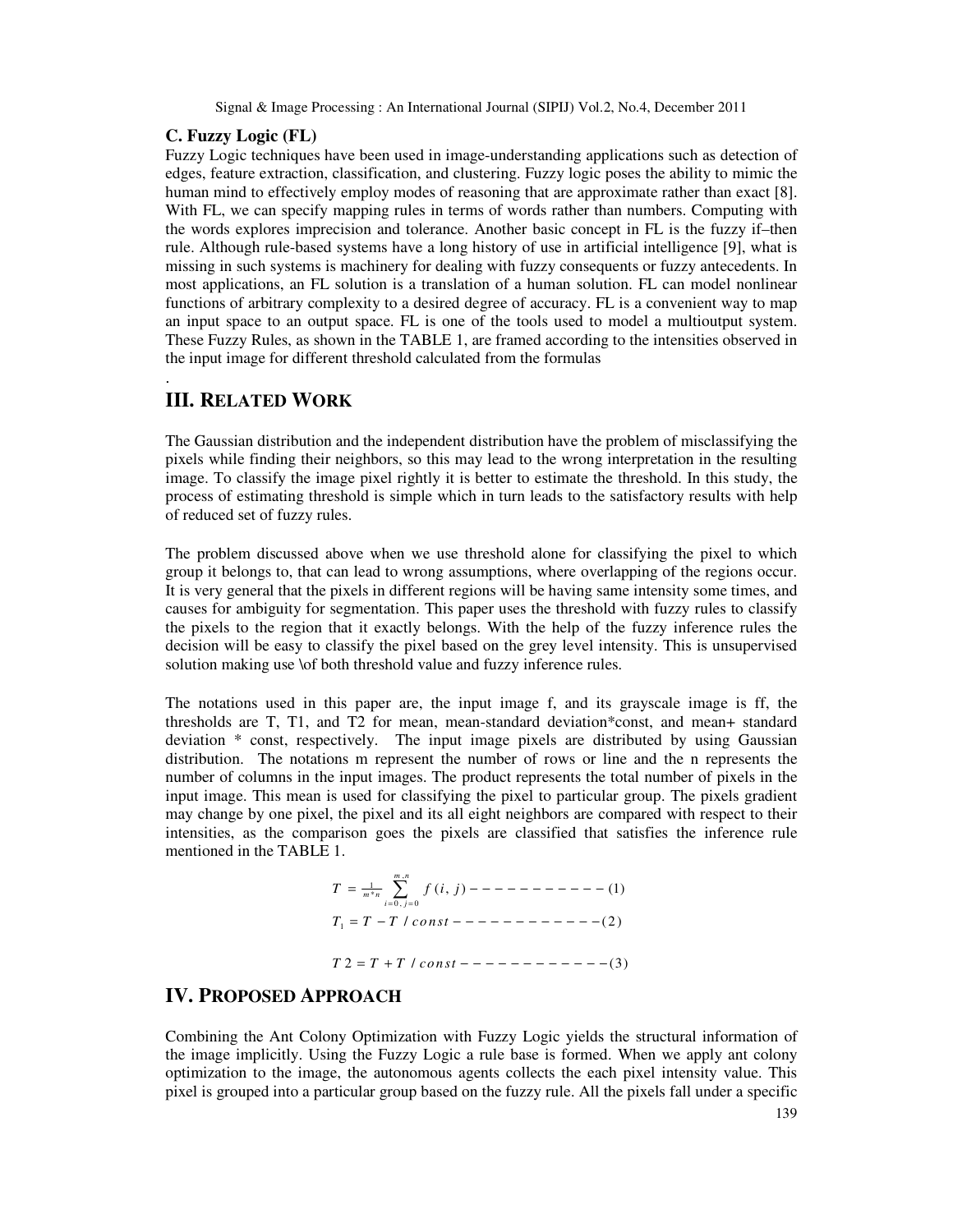group based on the fuzzy inference rules are highlighted to extract the structure. But the complexity of this approach is forming the fuzzy rules. The process of forming the fuzzy inference rules is probabilistic based approach, and is formed using the threshold values of the input image. When ever a pixel is selected from the input grayscale image, it is compared against each inference rule. Where ever the match is found that pixel value and its location are stored in the corresponding dataset. Depending on the number of rules, those many numbers of datasets containing the pixels meeting that particular constraint are formed. The powerful of these rules is the ability of extract all edges in the processed image directly. According to the observations of this study, the structure and the constituent parts of the image can be retrieved implicitly. Depending on the problem different sets of fuzzy rules, as shown in the TABLE 1, are framed, to process each pixel taken from the image using the ant colony optimization technique. This is accomplished with function called pixel labeling. The job of pixel labeling is to label pixel group or set, taking from ant colony optimization autonomous agents.

Here each pixel is verified against with its neighbors to classify it. The pixel will have 8 neighbors, with its center. If a specified match is found then the pixel is labeled to corresponding group, and the pixel that is close in terms of intensity and also be the neighbor is considered for the centered pixel to continue the process of classification or labeling the pixels. The neighbored pixels are verified with defined threshold, and with inference rules. The algorithm1 explains the way how the grouping of the pixels is performed. According to the pixel intensity values the rules are framed. When even a pixel is picked up it is verified against this inference rule base, with different thresholds mentioned in the  $(1)$ ,  $(2)$  and  $(3)$  equations respectively. If any of the rules is matched then, it is moved into that particular set, this process is continued until all the pixels in the image have been processed by the pixel labeling function. The Inference Rule base can be as described in the TABLE 1.

#### **Algorithm1** The Basic Framework of Pixel labeling

```
Begin pixel labeling () 
c:constant 
f=read image 
T=mean (f)T1=mean-std_of_mean/c 
for 1:size of row
       for 1:size_of_col 
Px < -f(i,j)if(Px >= rule1)ds1[]=Px
        else if(Px>=rule2) 
ds2[]=Pxelse if(Px>= rule3)sd3 []=Px
        else if(Px)= rule4set4 []=Px
       end else if 
       end else if 
        end else if 
end if
End
```
In this location, some of the desired rules are explained. The four rules are dealing with the vertical and horizontal direction lines gray level values around the checked or centered pixel of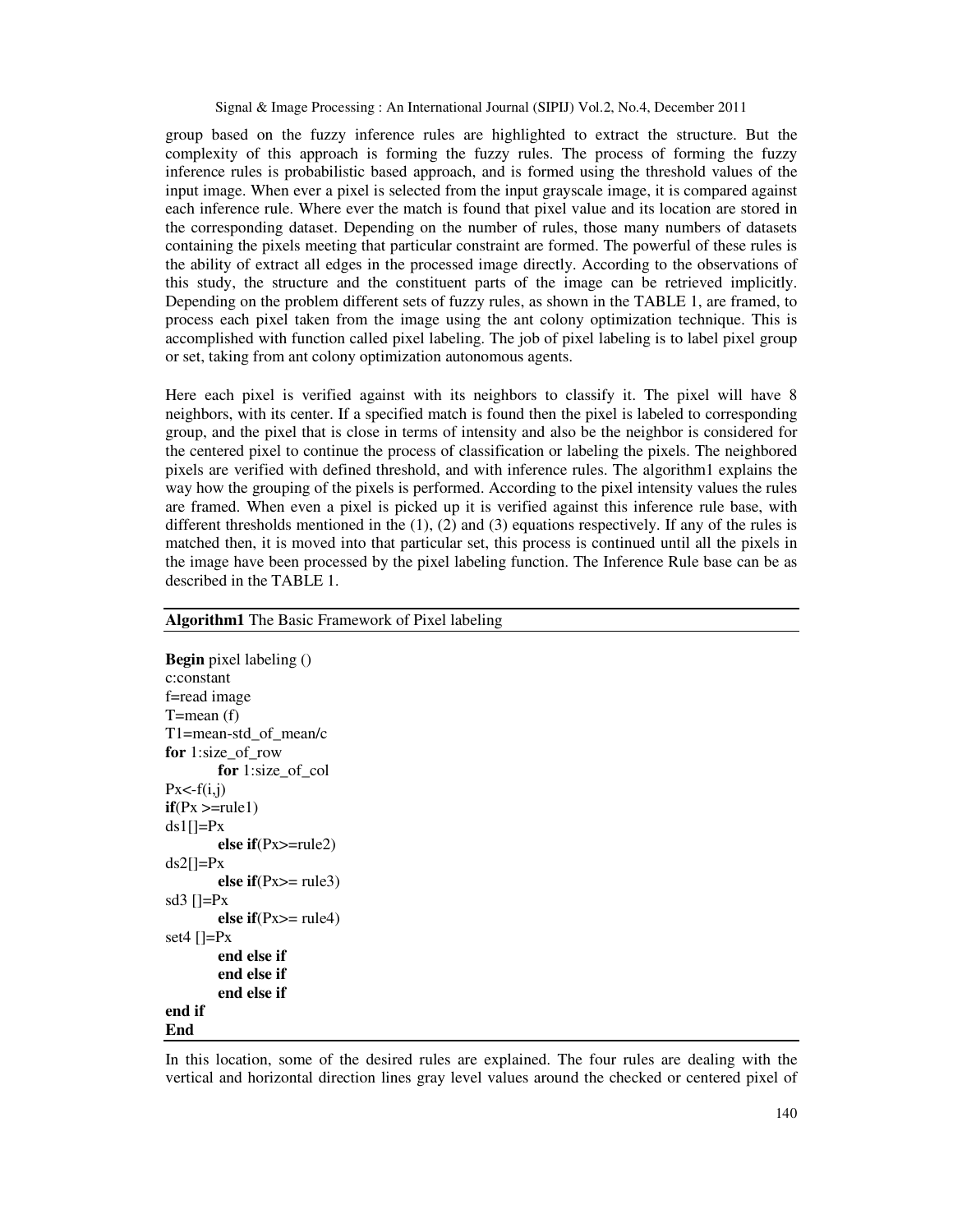the mask. From the side of the fuzzy construction, the input grays is ranged from 0 to 255 gray intensity, and according to the desired rules the gray level is converted to the values of the membership functions. From the experience of the tested images in this study, it is found that the best result to be achieved at the range black from zero to 80 gray values and from 80 to 255 meaning that the weight is white.

| Rule  | <b>Condition</b>                  |
|-------|-----------------------------------|
| Rule1 | f(i,j) > T1                       |
| Rule2 | $f(i,j)=T \&&f(i,j) < T1$         |
| Rule3 | f(i,j) < T1                       |
| Rule4 | $f(i,j) > T1 \& \& f(i,j) < = T2$ |

**Table 1** FUZZY INFERENCE RULE BASE

# **V. EXPERIMENTAL RESULTS**

Randomly a pixel is selected from the input grayscale image, is verified with inference rules, to classify to which dataset it belongs to. This is carried out some thing like, the ant collects the information from pixel and classifies whether it is in the food source path by leaving some pheromone. Once the process of classification of pixels is over, the structure of the images is retrieved from the classified datasets. This is fast and easy when compared to the single ant colony optimization. In this approach it is verified that even the clustered objects can be easily identified.





**Fig (a):** Cancer Infected Lung **Fig (b):** Existing ACO Method



**Fig (c):** Using Proposed Method

From the Fig (a), the infected are in the lung may not be observer in the novel method from Fig (b), by using the proposed method Fig (c), the infected area is clearly observed. The region appearing with white is the exact infected area in the lung part.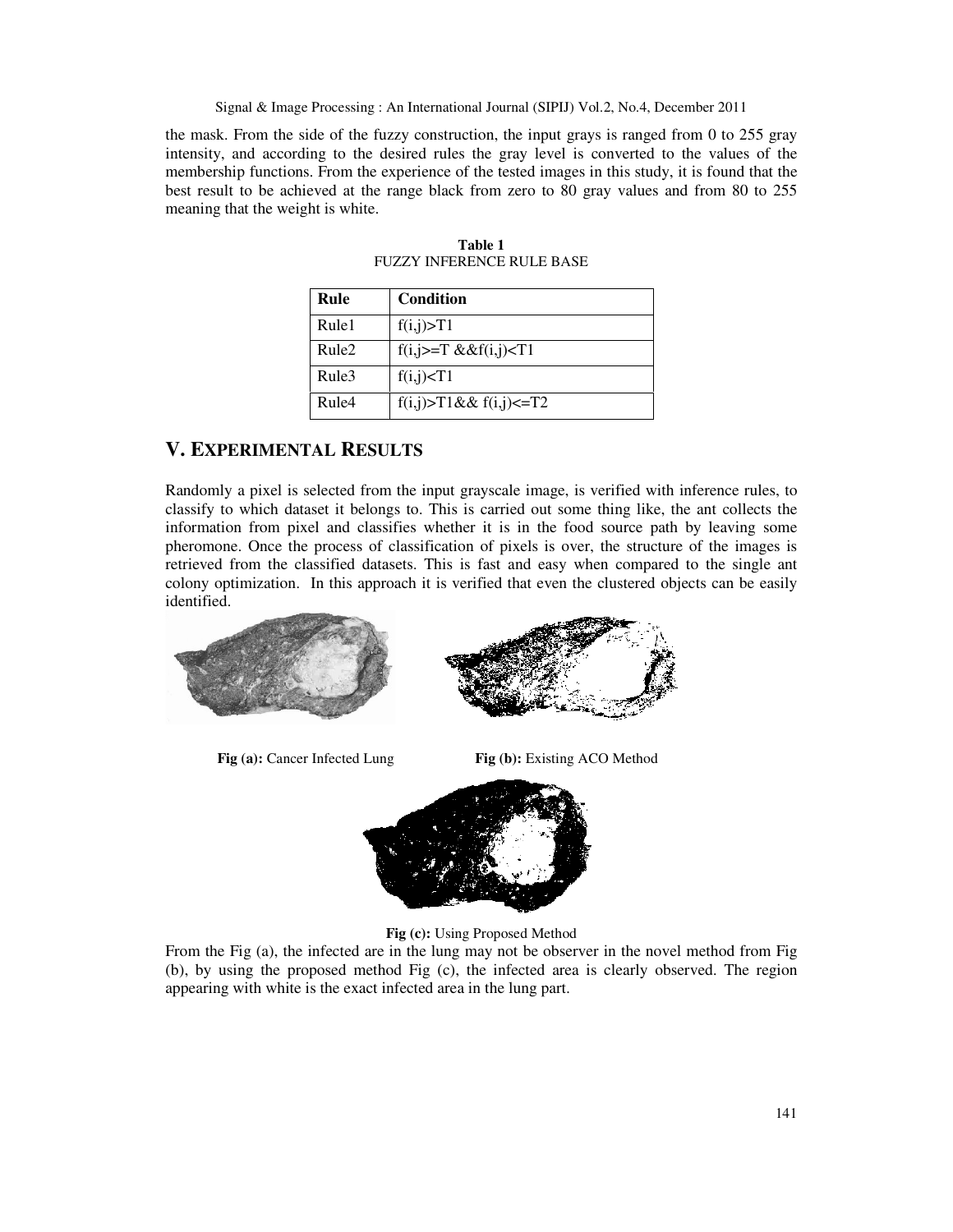Signal & Image Processing : An International Journal (SIPIJ) Vol.2, No.4, December 2011



ê

**Fig (d):** Texture Image **Fig (e):** Existing ACO Method



**Fig (f):** Using the Proposed Method

The texture from Fig (d), it is observed that, the novel method could not able to extract implicitly from Fig (e), can be extracted using the proposed method from Fig (f) . The novel method has some misclassifications about the intensities that are overlapping. The proposed method is implicitly removing the misclassifications and thus producing the better results.





**Fig (g):** Original Image **Fig (h):** Existing ACO Method



**Fig (i):** Using Proposed Method

The above figures Fig(i), representing the images difference between the existing and the proposed method. The proposed method is extracting the features from the images implicitly, than in the case of existing method.